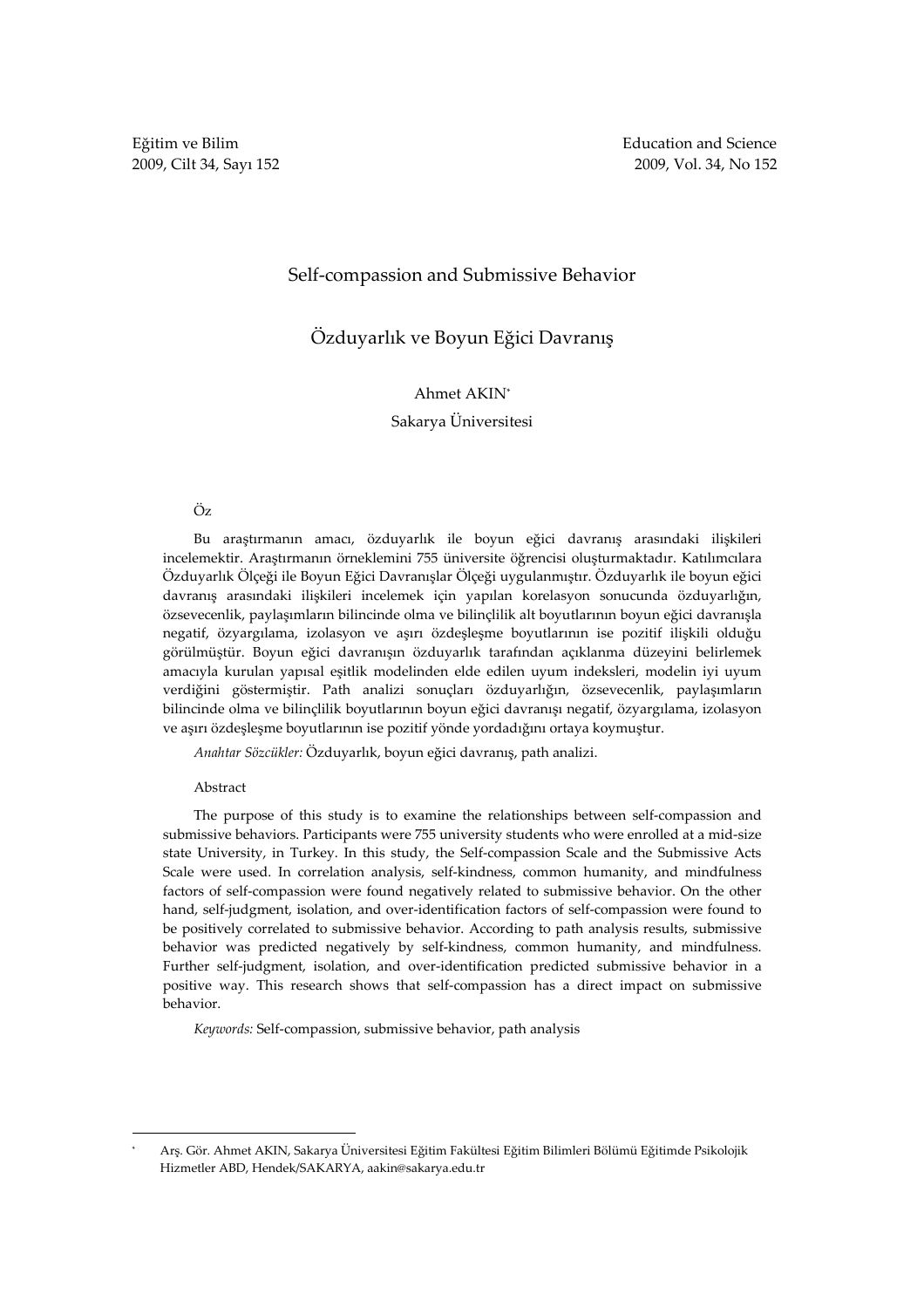### Introduction

Recently, many researchers (Baumeister, Smart, & Boden, 1996; Damon, 1995; Finn, 1990; Hewitt, 1998; McMillan, Singh, & Simonetta, 1994; Seligman, 1995) have criticized self-esteem trainings which encourage individuals to achieve positive attitudes towards themselves while claiming that this kind of training has excessively emphasized the individual's ego, leading to narcissistic manners. These arguments have contributed to the structure of self-compassion to be put forward, which is based on Buddhist philosophy and has an alternative conception of individual's achieving functional attitudes toward himself (Neff, 2003a, b).

Self-compassion involves being discerning and gentle towards oneself in the face of hardship or perceived inadequacy and entails acknowledging that suffering, failure, and inadequacies are part of the human condition, and that all people—oneself included—are worthy of compassion (Neff, 2003b; Neff, Kirkpatrick, & Rude, 2007). Neff (2003a, b) has proposed that self-compassion involves three main components: self-kindness versus selfjudgment, a sense of common humanity versus isolation, and mindfulness versus overidentification. While these three components of self-compassion are conceptually distinct and are experienced differently at the phenomenological level, they also interact so as to mutually enhance and engender one another (Neff, 2003a).

Self-kindness refers to being kind and understanding toward oneself in instances of pain or failure rather than being harshly self-critical. When noticing a disliked aspect of one's personality this flaw is treated gently with an emotional tone in language used towards the self that is soft and supportive (Neff, in press). Self-compassion entails not being self-critical when one's expectations are not met and not being harmful to individual's ego in order to make achievements. Instead, self-compassion suggests the individual should encourage his/her ego gently and patiently to change behaviors (Neff, 2003a). Common humanity, the second dimension of self-compassion, is seeing one's happy or painful experiences as not personal, but as all human beings'. The sense of common humanity principal to self-compassion involves recognizing that all humans are imperfect and that they fail and make mistakes (Neff, in press). Having this kind of awareness, one perceives these experiences as part of the larger human experience rather than feeling isolated and alienated from society and harshly criticizing oneself for failure and suffering experiences (Neff, 2003a). This awareness also emphasizes one's relatedness to all other humans and to another individual (Kirkpatrick, 2005).

Mindfulness, the third component of self-compassion, is a pre-conceptual awareness that allows individual to accept life's most stressful and painful emotions without being carried away by them (Gunaratana, 1993; Martin, 1997; Neff, 2003a; Nisker, 1998; Rosenberg, 1999). Mindfulness is a state of balanced awareness in that one's feelings and thoughts are observed without avoiding or trying to change them, without exaggeration and prejudice. When individuals accept and tolerate their distress and pain, when they are gentle and kind toward themselves, they avoid suppressing their emotions and thoughts. Thus, when they are aware that distress and pain are something all humans experience, they are not trapped by overidentification. Therefore, self-compassion functions as an adaptive strategy for emotionorganizing through decreasing negative emotions but creating more positive emotions of kindness and relatedness (Neff, Hsieh, & Dejitterat, 2005). Studies have demonstrated that selfcompassion is negatively associated with self-criticism, depression, anxiety, rumination, and thought suppression; and positively associated with social relationship, emotional intelligence, and self-determination. In addition, it has been found that although self-compassion is significantly related to self-esteem, it is not associated with narcissism (Neff, 2003a).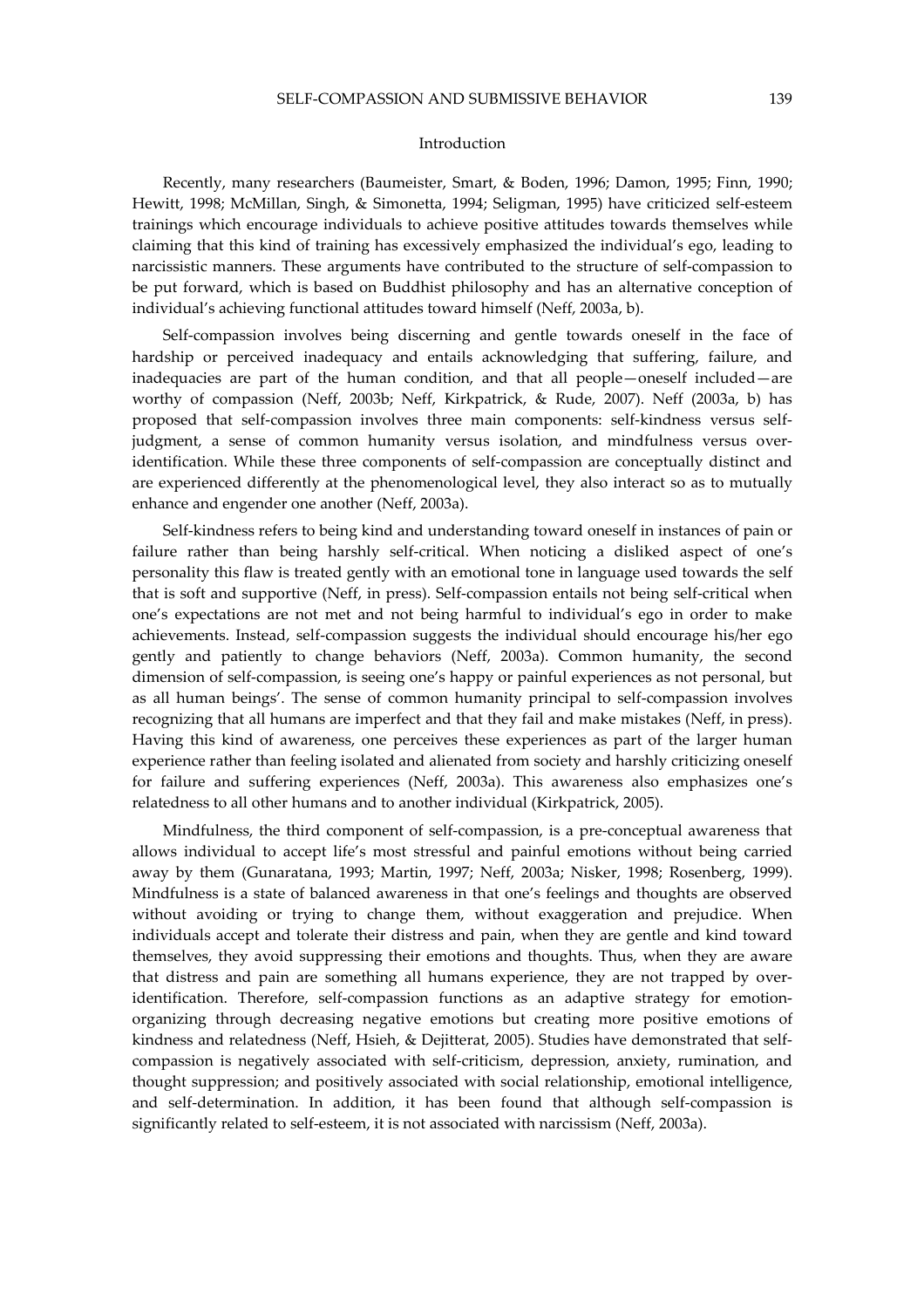### 140 AHMET AKIN

Submissive behavior means shying away from saying what he/she really mean and not seeking to achieve his/her needs, particularly when someone else has conflicting needs. Submissive behaviors may be viewed as non-hostile, non-coercive behavior characterized by considering the power, authority, or feelings of others, while denying or not standing up for one's own feelings and beliefs (Deluty, 1979, 1981a, 1985). Likewise, a submissive person is a shrinking violet who avoids upsetting others either because of fear or of compassion. When things go wrong, submissive people assume that they are to blame in some way and accept guilt when singled out by others. The submissive person will typically suppress their feelings and repress memories of being dominated, particularly early triggers that led them to their submissive state (e.g. to see self as inferior to others, thinking that others look down on the self, and tendencies to behave submissively) (Gilbert, Cheung, Grandfield, Campey, & Irons, 2003). This person may also cope with disappointment of not getting what they want by trivializing. The result of submissive behavior is getting little of what he/she want whilst losing the respect of other people. This individual is likely to fall into a spiral of failing self-esteem, internal anger, and psychopathological problems (Allan & Gilbert, 1997; Gilbert & Allan, 1994). The core assumption of submissive behavior is that an individual is inferior to another in some way and hence that other people have greater rights and more valid truths than he/she (Gilbert & Allan, 1994).

Submissive behavior has been found prevalent among students who are from families with one or at least three children, whose family have low income, are quite religious, who do not get enough support from their parents, who grow up in families having serious debates very often, and whose academic achievements are low (Yıldırım, 2004). Research (Buss, 1981, 1990; Buss & Craik, 1980, 1981; McCreay & Rhodes, 2001; Wall & Holden, 1994) generally showed that compared to men, women tend to act in more submissive ways. Deluty (1981b) suggested that, it may be necessary for girls to adopt a submissive orientation, to deny or not stand up for their own feelings, beliefs, and attitudes, in order to be 'selected and accepted by others'. He also claimed that "it is very possible, therefore, that the most 'likeable' girls in a particular class, those who feel best about themselves, are those who respond to frustration or provocation submissively, so as not to alienate their peers, parents, or teachers" (p. 156). Consequently, while these girls may get along with their friends and peers and appear to be well-adjusted, the continual withholding and inhibiting of their true feelings and attitudes may have an adverse effect upon their current feelings about themselves and their self-worth (Deluty, 1981b).

Submissive behavior is also found to be associated with well-being. For example, studies demonstrated that depressed people see themselves as inferior to others and tend to adopt submissive behavior (Allan & Gilbert, 1997; Gilbert & Allan, 1994). Furthermore, research showed that submissive behavior was negatively correlated with self-esteem (Özkan & Özen, 2008), academic achievement (Yıldırım & Ergene, 2003), social comparison (Cheung, Gilbert, & Irons, 2004) and positively with depression (Cheung et al., 2004; O'Connor, Berry, Weiss, & Gilbert, 2002), shame, rumination (Cheung et al., 2004), social anxiety, guilt, and fear of negative evaluation (Gilbert, 2000). In addition, Öngen (2006) found that comparative self-criticism and submissive behavior are independent predictors of depression in both high school and university students. It was also observed that there was no significant difference between the obese group and the normal weight group, in terms of submissive behavior (Odacı, 2007).

## The Present Study

Because research on self-compassion is relatively new, studies examining the relationship between self-compassion and psychological variables such as submissive behavior, are needed. Similarly, the aim of this research is to examine the relationship between dimensions of selfcompassion and submissive behavior. It was hypothesized that self-kindness, common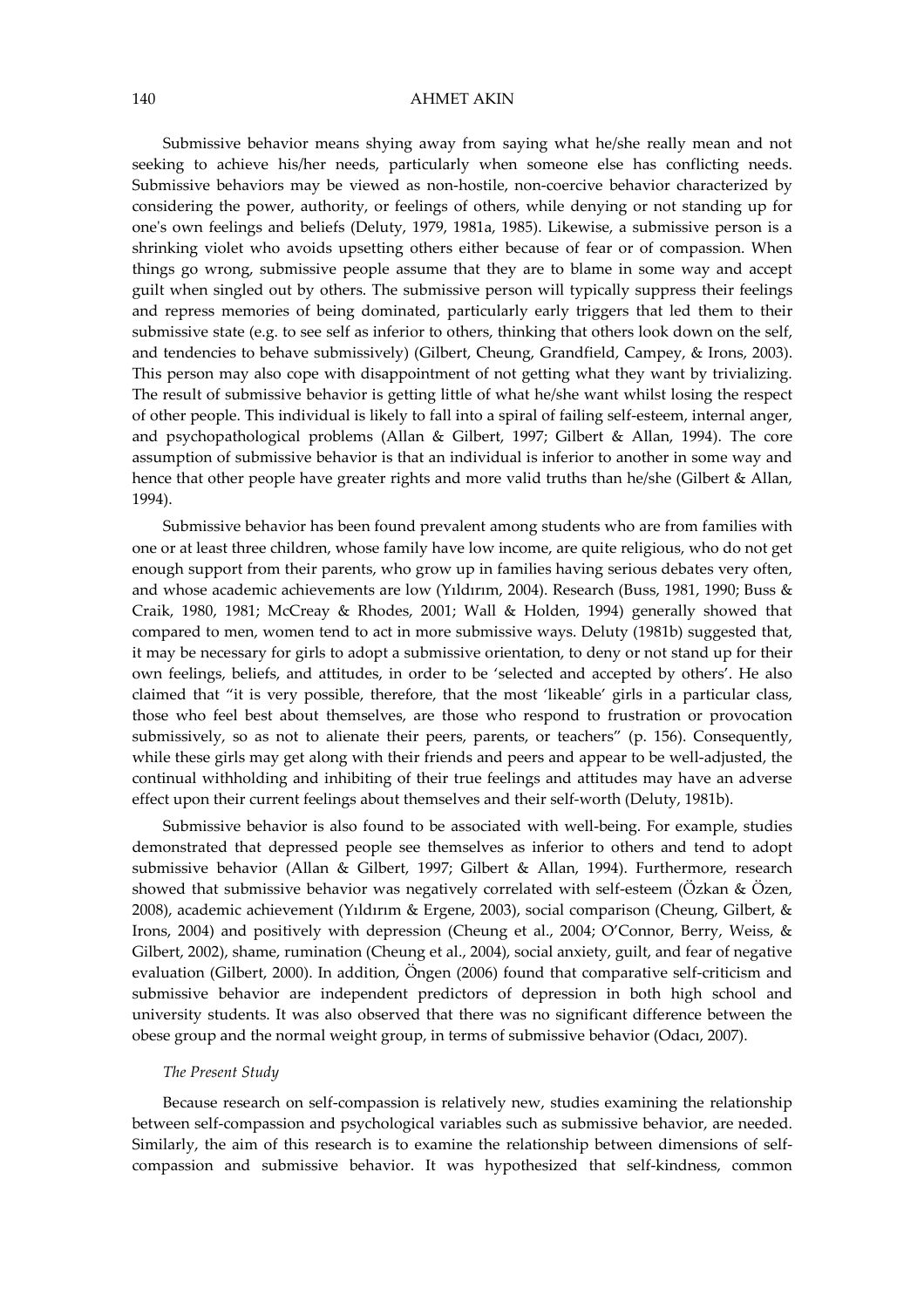humanity, and mindfulness would be associated negatively with submissive behavior. It was also hypothesized that self-judgment, isolation, and over-identification would be related positively to submissive behavior.

# Method

#### Participants

Participants were 755 university students 397 of whom (53%) were females and 358 (47%) were males. They were enrolled at a mid-size state University in Turkey. Their ages ranged from 17 to 30 years and the mean age of the participants was 19.3 years.

### Measures

Self-compassion Scale. Self-compassion was measured by using Self-compassion Scale (Neff, 2003b). Turkish adaptation of this scale had been done by Akın, Akın, and Abacı (2007). Selfcompassion Scale is a 26-item self-report measurement consisting of six sub-scales which measure self-kindness, self-judgment, common humanity, isolation, mindfulness, and overidentification. Each item was rated on a 5-point likert scale (1=strongly disagree to 5=strongly agree). Language validity findings indicated that correlations between Turkish and English forms were .94, .94, .87, .89, .92, and .94 for six subscales, respectively. Results of confirmatory factor analysis indicated that the model was well-fit and Chi-Square value ( $x^2 = 779.01$ , N= 633, sd= 264,  $p= 0.00$ ) which was calculated for the adaptation of the model was found to be significant. The goodness of fit index values of the model were RMSEA= .056, NFI= .95, CFI= .97, IFI= .97, RFI= .94, GFI= .91, and SRMR= .059. The internal consistency coefficients were .77, .72, .72, .80, .74, and .74 and the test-retest reliability coefficients were .69, .59, .66, .60 .69, and .56, for six subscales, respectively.

Submissive Acts Scale (SAS). To assess submissive social behavior, the Submissive Acts Scale (SAS, Gilbert & Allan, 1994) is used. It contains 16 items and the participants were asked to indicate their degree of agreement with each statement on a 5-point likert scale ranging from this is a "very bad description of me" to "this is a very good description of me" (e.g., ''Even if I don't like it, I do things just because other people are also doing them'' and ''I allow other people to criticize and let me down and do not defend myself''). Higher scores indicate more submissive social behavior (Gilbert & Allan, 1994). SAS was adapted to the Turkish population by Şahin and Şahin (1992). Alpha reliability of the Turkish version for the university sample was .74.

#### Procedure

Permission for participation of students was obtained from related chief departments and students voluntarily participated in research. Completion of the scales was anonymous and confidentiality was strictly guaranteed. The scales were administered to the students in groups in the classrooms. The measures were counterbalanced in administration. Prior to administration of scales, all participants were told about the purposes of the study. In this research, Pearson correlation coefficient and structural equation modeling was utilized to determine the relationships between dimensions of self-compassion and submissive behavior. These analyses were carried out via LISREL 8.54 (Jöreskog & Sorbom, 1996) and SPSS 11.5.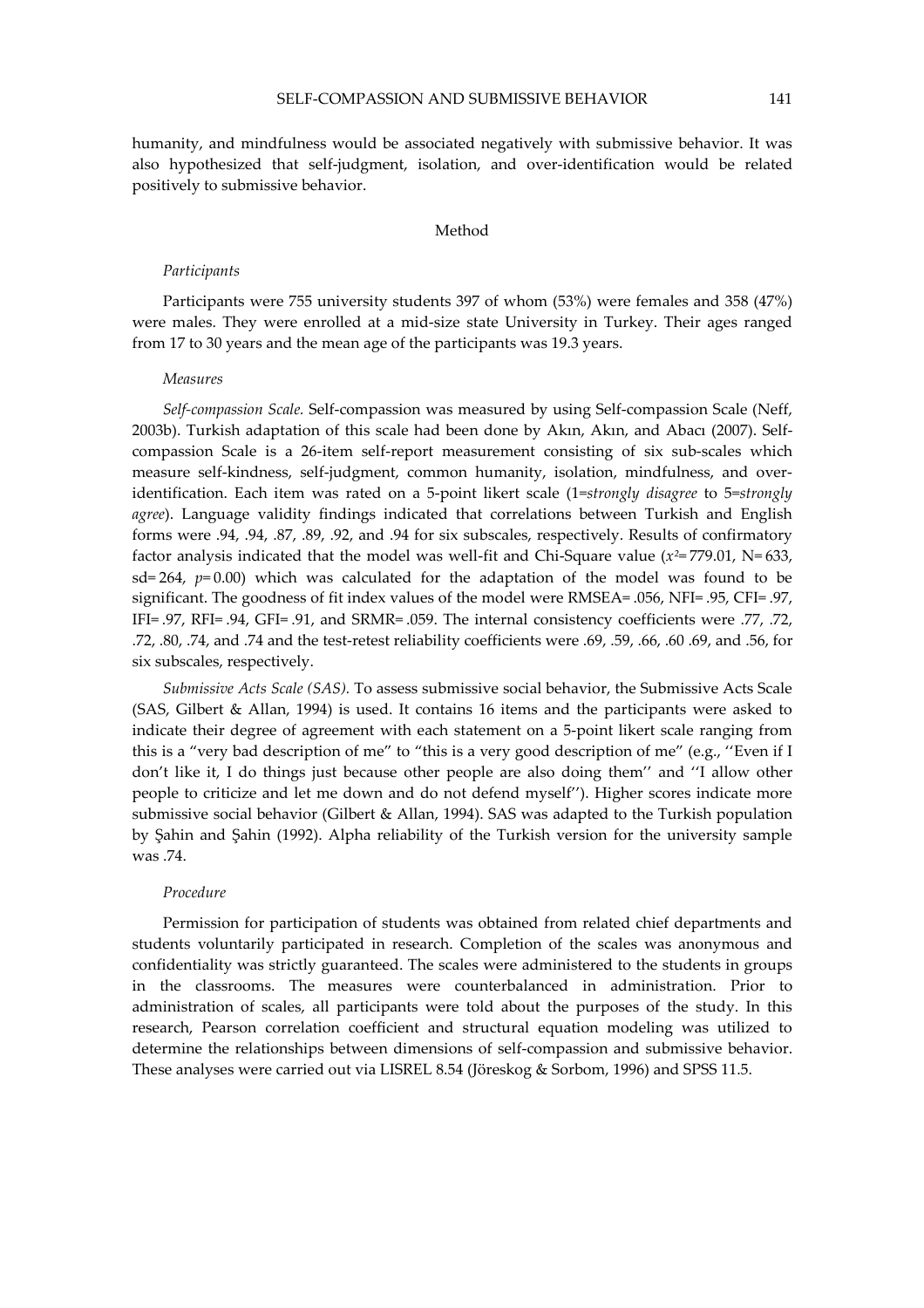# 142 AHMET AKIN

# Results

# Descriptive Data and Inter-correlations

Table 1 shows the means, standard deviations, inter-correlations, and internal consistency coefficients of the variables used.

# Table 1.

Descriptive Statistics, Alphas, and Inter-correlations of the Variables

| Variables              | 1        | 2        | 3        | 4        | 5        | 6       | 7     |
|------------------------|----------|----------|----------|----------|----------|---------|-------|
| 1. Self-kindness       | 1.00     |          |          |          |          |         |       |
| 2. Self-judgment       | $-49**$  | 1.00     |          |          |          |         |       |
| 3. Common Humanity     | $.66**$  | $-.56**$ | 1.00     |          |          |         |       |
| 4. Isolation           | $-.41**$ | .79**    | $-.52**$ | 1.00     |          |         |       |
| 5. Mindfulness         | $.56**$  | $-.39**$ | $.58**$  | $-.31**$ | 1.00     |         |       |
| 6. Over-identification | $-.34**$ | $.68**$  | $-.42**$ | $.68**$  | $-.33**$ | 1.00    |       |
| 7. Submissive behavior | $-.28**$ | $.67**$  | $-29**$  | $.73**$  | $-.26**$ | $.70**$ | 1.00  |
| Mean                   | 17.52    | 10.47    | 13.39    | 8.35     | 13.77    | 8.70    | 37.08 |
| Standard deviation     | 4.51     | 3.14     | 3.96     | 2.45     | 3.38     | 2.60    | 6.90  |
| Alpha                  | .72      | .81      | .79      | .84      | .81      | .85     | .78   |

\*\* $p < .01$ 

When Table 1 is examined, it is seen that there are significant correlations between dimensions of self-compassion and submissive behavior. Self-kindness  $(r = -0.28)$ , common humanity  $(r = -0.29)$ , and mindfulness  $(r = -0.26)$  related negatively to submissive behavior. In contrast, self-judgment ( $r = .67$ ), isolation ( $r = .73$ ), and over-identification ( $r = .70$ ) were found positively associated with submissive behavior. There were also significant correlations between dimensions of self-compassion.

## Structural Equation Modeling

Hypothesized model was examined via structural equation modeling (SEM). According to this model, submissive behavior is predicted by six dimensions of self-compassion. Figure 1 presents the results of SEM analysis, using maximum likelihood estimations. The model demonstrated excellent fit ( $\chi^2$  = 29.62, df = 18, p = .04126, GFI = .99, AGFI = .98, CFI = 1.00, NFI = 1.00, and RMSEA = .029) and also accounted for 87% of the submissive behavior variances.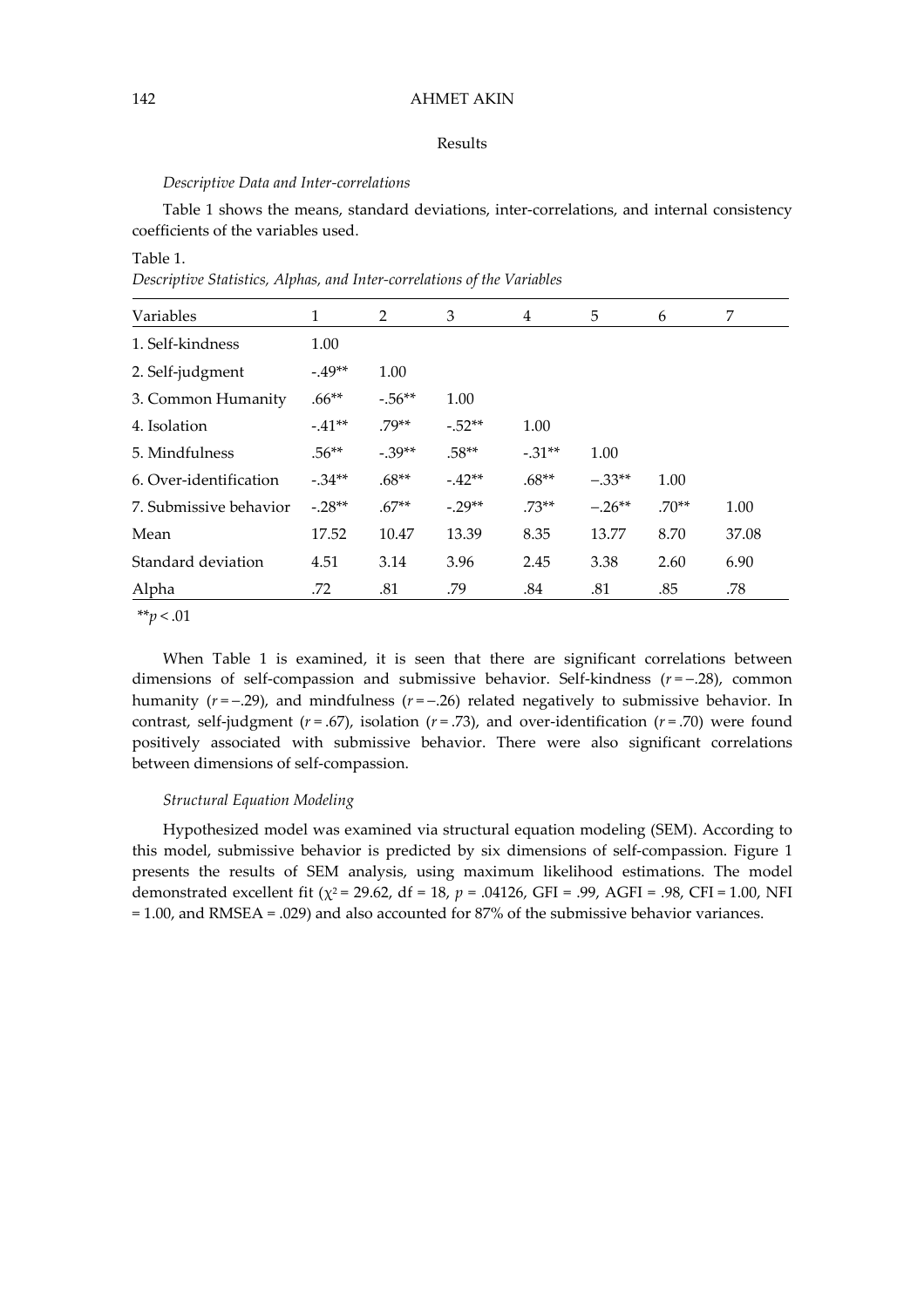



Path Analysis between Self-compassion and Submissive Behavior

The standardized coefficients in Figure 1 clearly showed that submissive behavior was predicted negatively by self-kindness, common humanity, and mindfulness (-.14, -.21, and -.09, respectively). On the other hand, self-judgment, isolation, and over-identification predicted submissive behavior in a positive way (.31, .44, and .32, respectively).

### Discussion

The aim of this study was to investigate the relationships between self-compassion and submissive behavior. Findings have demonstrated that there are significant relationships between dimensions of self-compassion and submissive behavior. Also, goodness of fit indexes of the path model indicated that the model was acceptable and that correlations among measures were explained by the model (Hu & Bentler, 1999).

First, as predicted, the models delineated that self-kindness, common humanity, and mindfulness, positive dimensions of self-compassion, predicted submissive behavior in a negative way. Results from studies on the relationship between well-being and submissive behavior (Cheung et al., 2004; Gilbert, 2000; Gilbert & Allan, 1994; O'Connor et al., 2002; Özkan & Özen, 2008; Türküm, 2005) consistently showed that, submissive behavior is negatively associated with many indicators of well-being. Because self-compassionate people have been shown to possess many of the psychological strengths such as happiness, optimism, positive affect (Neff, Rude, & Kirkpatrick, 2007), learning-approach goals (Akın, 2008), motivation (Çetin, Akın, & Gündüz, 2008), and personal accomplishment (Akın, Gündüz, & Çetin, 2008), self kindness, common-humanity, and mindfulness dimensions of self-compassion may be viewed as signs of psychological well-being.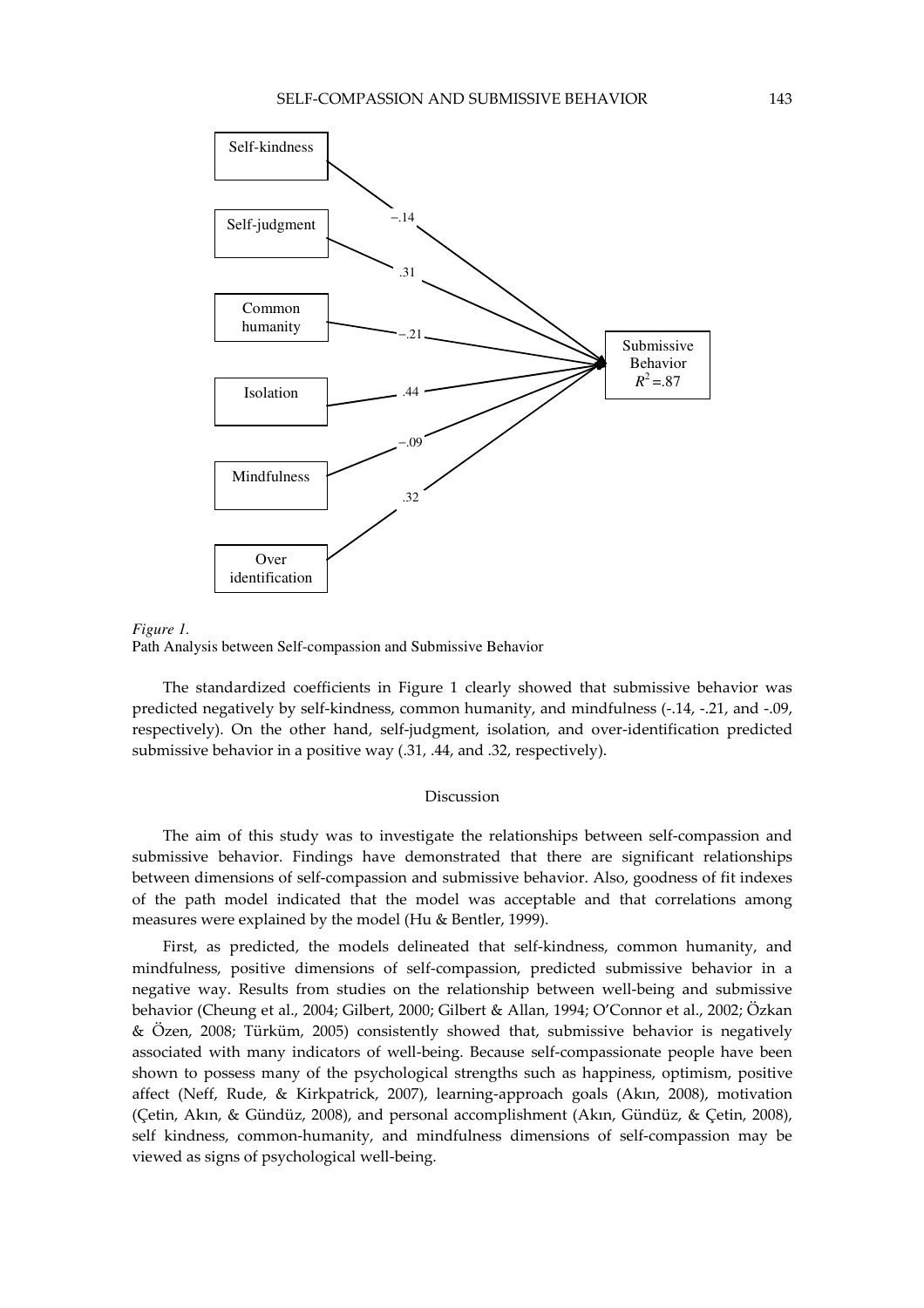### 144 AHMET AKIN

Also, self-kindness, common humanity, and mindfulness represents that, in the event of negative life-experiences, individual's approach toward himself is warm, gentle, and kind. Certainly, a key feature of self-compassion is that individuals do not harshly judge and criticize themselves when they notice something about themselves they don't like and self-criticism is known to be an important predictor of anxiety and depression (Neff, in press). Self-compassion is still a strong negative predictor of anxiety and depression even after controlling for selfcriticism (Neff, 2003a), suggesting that self-compassion provides unique buffering effects (Neff, in press). Moreover, since self-compassionate individuals recognize when they are suffering, but by doing so they provide themselves with warmth, kindness, and interconnectedness with the rest of humanity (Neff, in press), they can experience more positive and less negative emotions. Self-kindness, common humanity, and mindfulness dimensions has also been associated with feelings of autonomy and competence (Neff, 2003a). Thus, people who are compassionate towards themselves can feel them as independent individuals and will not be in need of submissive behavior. In addition when it was considered that, the submissive behavior was found correlated positively with maladaptive psychological variables, such as depression (Allan & Gilbert, 1997; Cheung et al., 2004; Gilbert & Allan, 1994; O'Connor et al., 2002; Öngen, 2006), social anxiety, guilt, and fear of negative evaluation (Gilbert, 2000) results of this research seem very reasonable.

Second, as anticipated, submissive behavior is predicted positively by self-judgment, isolation, and over-identification. These three dimensions of self-compassion show that individuals attribute themselves some qualities while making errors and facing unsuccessful life experiences by identifying themselves with negative feelings as individuals being carried away by the story-line of one's own pain (Neff, 2003b). Self-judgment, isolation, and overidentification involve individual's self-critical, negative self-assessment, and being seized by emotions when they experience a stressful and painful event and they were found correlated positively with anxiety, depression, self-criticism, neuroticism, rumination, thought suppression, and neurotic perfectionism (Neff, 2003a, b; Neff, Kirkpatrick, & Rude, 2005; Neff, Rude, & Kirkpatrick, 2007). Therefore, these dimensions of self-compassion are maladaptive. On the other hand, research showed that well-being increases when submissive behavior decreases (Türküm, 2005). Thus, it can be said that an increment in submissive behavior will increase selfjudgment, isolation, and over-identification and decrease well-being and that there is a bidirectional causal relationship between these three dimensions of self-compassion and submissive behavior. Specially, among all of six dimensions of self-compassion, isolation was found to be the strongest predictor of submissive behavior. The probable explanation of this finding is that, in order to be selected and accepted by others, people who experience feeling of isolation, may consider themselves obliged to adopt a submissive orientation, to deny or not stand up for their own feelings, beliefs, and attitudes (Deluty (1981b).

Several limitations of this study should be noted so as to provide direction for future research. First of all, because this research is intended to build a model rather than test a model which is already exists, findings from the research are of explanatory characteristics. Therefore, if it is not tested on another sample, it is wise to avoid generalizing the results. Secondly, participants were university students and replication of this study for targeting other student populations should be made in order to generate a more solid relationship among constructs examined in this study, because generalization of the results is somewhat limited. Thirdly, even though structural equation modeling suggests results related to causality, it is difficult to give full explanation related to causality among the variables examined in the research, because correlational data were used.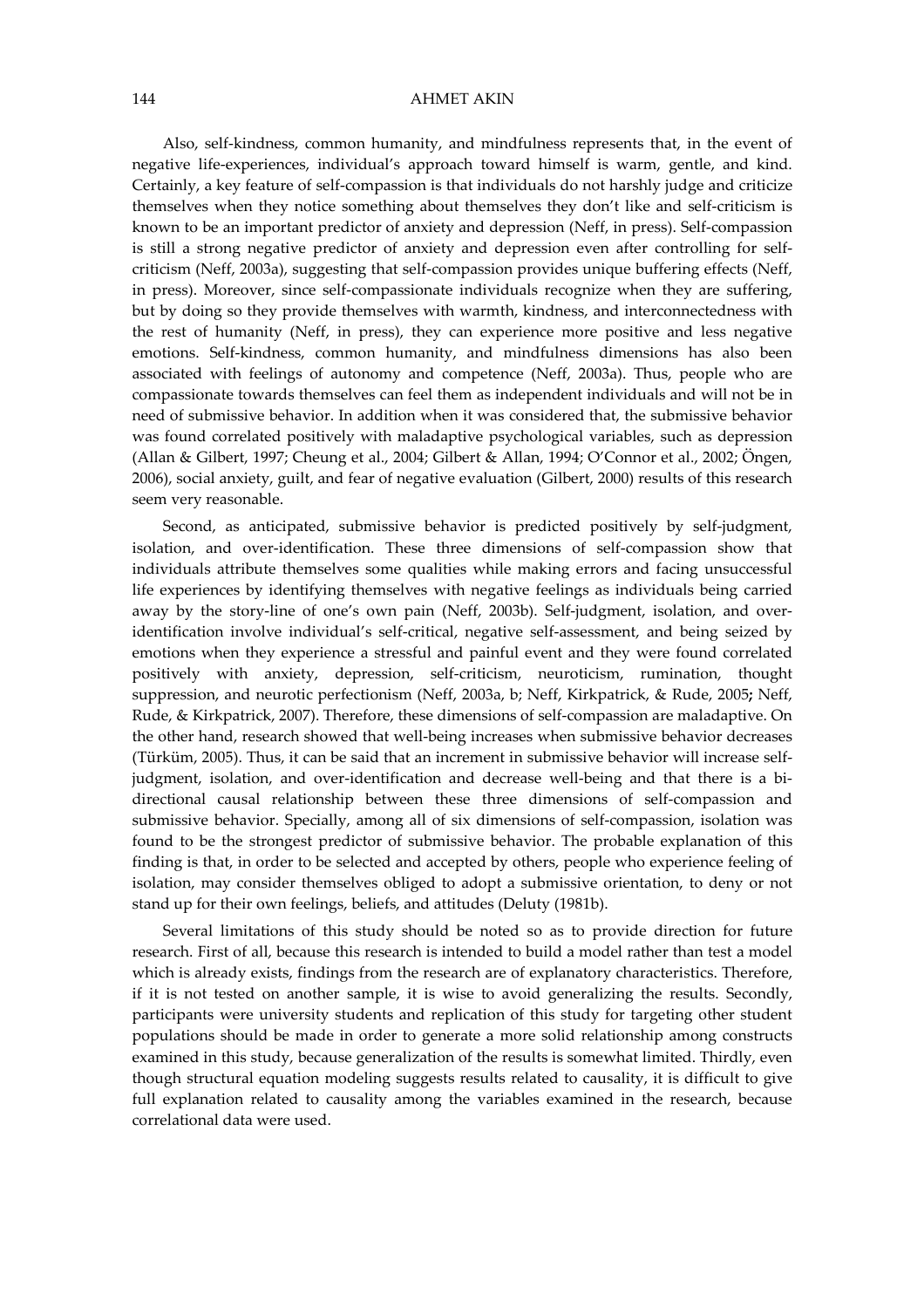### Conclusion

This study makes several contributions. First, it demonstrates that the self-compassion is associated with submissive behavior. Second, this study was the first to examine the relationships between self-compassion and submissive behavior. Also, the sample size was quite large and the sample includes equal proportion of females and males.

This research suggests that the encouragement of self-compassion could be highly beneficial for reducing submissive behavior. Additionally, encouraging the development of selfcompassion should be useful individuals by helping them to counter destructive self-critical tendencies, recognize their interconnection with others, and deal with their emotions with greater clarity and equanimity (Neff, 2003a). Nonetheless it is important to note that research on self-compassion is still in its nascent phases and more research will need to be done before any policy implications can be drawn. Also there are enough positive indicators from selfcompassion studies to suggest that more research on self-compassion would be a worthwhile (Neff, Hsieh, & Dejitterat, 2005).

Consequently, this research shows that self-compassion has a direct impact on the submissive behavior. People high in self-judgment, isolation, and over-identification are more likely to adopt a submissive orientation than are people high in self-kindness, common humanity, and mindfulness. Thus, the current findings increase our understanding of the relationships between self-compassion and submissive behavior. However, further research investigating the relationships between self-compassion, submissive behavior and other psychological variables is needed, to support the findings of this study. Also, future studies should examine the relationships between self-compassion and submissive behavior with structural equation modeling, establishing a mediating or latent variable.

#### References

- Akın, A. (2008). Self-compassion and achievement goals: A structural equation modeling approach. Eurasian Journal of Educational Research, 31, 1–15.
- Akın, A., Gündüz, H. B., & Çetin, B. (2008, Eylül). Öz-duyarlık ile tükenmişlik: Yapısal eşitlik modeliyle bir inceleme. 15. Ulusal Psikoloji Kongresi, 3-5 Eylül, İstanbul.
- Akın, Ü., Akın, A., & Abacı, R. (2007). Öz-duyarlık Ölçeği: Geçerlik ve güvenirlik çalışması. Hacettepe Üniversitesi Eğitim Fakültesi Dergisi, 33, 1–10.
- Allan, S., & Gilbert, P. (1997). Submissive behavior and psychopathology. British Journal of Psychopathology, 36, 467–488.
- Baumeister, R. F., Smart, L., & Boden, J. M. (1996). Relation of threatened egotism to violence and aggression: The dark side of high self-esteem. Psychological Review, 103, 5–33.
- Buss, D. M. (1981). Sex differences in the evaluation and performance of dominant acts. Journal of Personality and Social Psychology, 40, 147–154.
- Buss, D. M. (1990). Unmitigated agency and unmitigated communion: An analysis of the negative components of masculinity and femininity. Sex Roles, 22, 555–568.
- Buss, D. M., & Craik, K. H. (1980). The frequency concept of disposition: Dominance and prototypically dominant acts. Journal of Personality, 48, 379–392.
- Buss, D. M., & Craik, K. H. (1981). The act frequency analysis of interpersonal dispositions: Aloofness, gregariousness, dominance and submissiveness. Journal of Personality, 49, 175–192.
- Cheung, M. S. P., Gilbert, P., & Irons, C., (2004). An exploration of shame, social rank, and rumination in relation to depression. Personality and Individual Differences, 36, 1143–1153.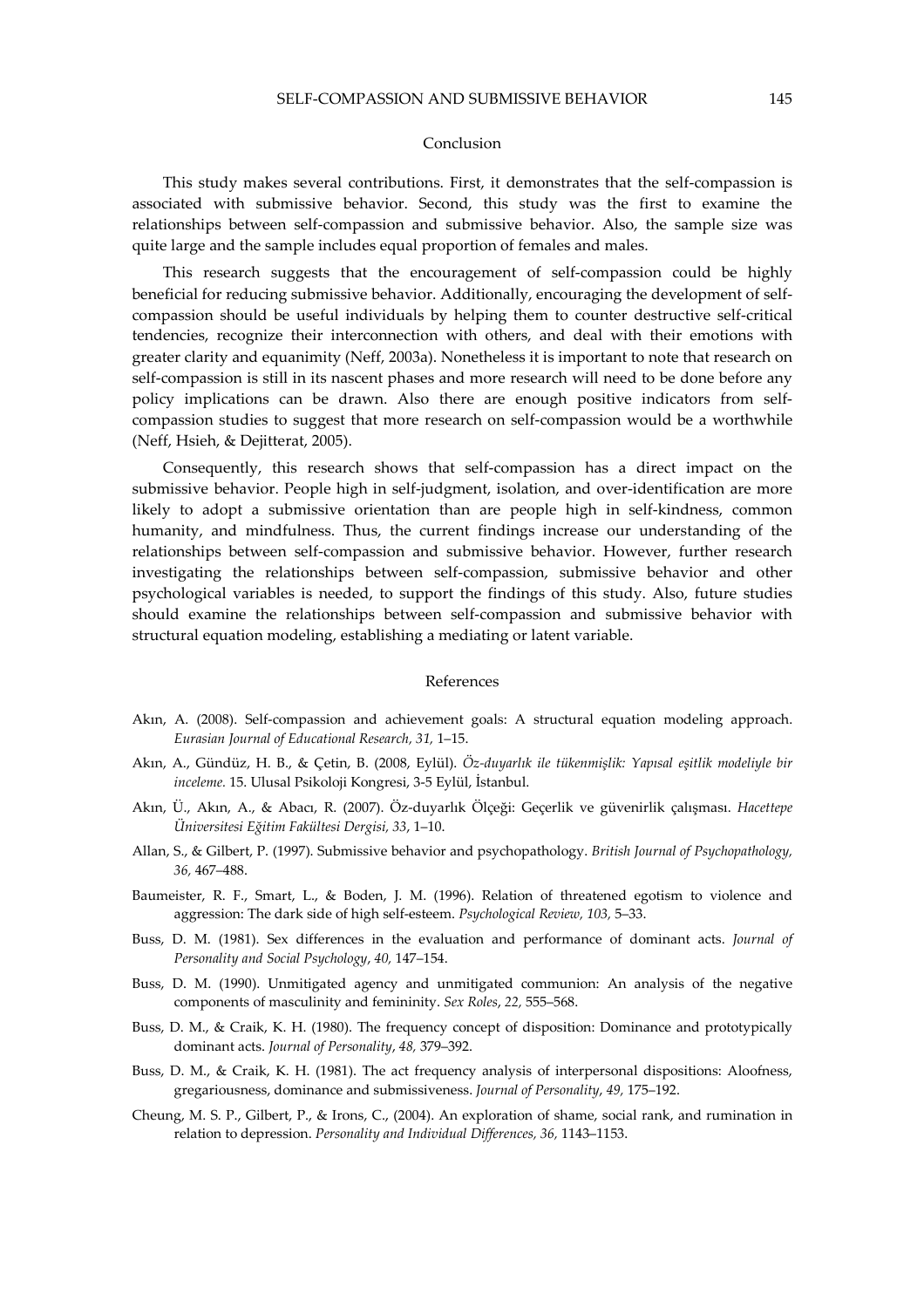- Çetin, B., Akın, A., & Gündüz, H. B. (2008, June). The relationships between self-compassion, motivation, and burnout: A structural equation modeling. Paper presented at the ICES08 International Conference on Educational Sciences, 23-25 June, Famagusta, Cyprus.
- Damon, W. (1995). Greater expectations: Overcoming the culture of indulgence in America's homes and schools. New York: Free Press.
- Deluty, R. H. (1979). Children's Action Tendency Scale: A self-report measure of aggressiveness, assertiveness, and submissiveness in children. Journal of Consulting and Clinical Psychology, 47, 1061– 1071.
- Deluty, R. H. (1981a). Assertiveness in children: Some research considerations. Journal of Clinical Child Psychology, 10, 149–155.
- Deluty, R. H. (1981b). Adaptiveness of aggressive, assertive, and submissive behavior for children. Journal of Clinical Child Psychology, 10, 155–158.
- Deluty, R. H. (1985). Consistency of assertive, aggressive, and submissive behavior for children. Journal of Personality and Social Psychology, 49(4), 1054–1065.
- Finn, C. E. (1990). Narcissus goes to school. Commentary, 89, 40−45.
- Gilbert, P. (2000). The relationship of shame, social anxiety, and depression: The role of the evaluation of social rank. Clinical Psychology and Psychotherapy, 7, 174–189.
- Gilbert, P., & Allan, S. (1994). Assertiveness, submissive behavior, and social comparison. British Journal of Clinical Psychology, 33, 295–306.
- Gilbert, P., Cheung, M. S. P., Grandfield, T., Campey, F., & Irons, C. (2003). Assessment recall of threat and submissiveness in childhood: Development of a new scale and its relationship with depression, social comparison, and shame. Clinical Psychology and Psychotherapy, 10, 108–115.
- Gunaratana, V. H. (1993). Sati. In mindfulness in plain English. Somerville, MA: Wisdom Publications.
- Hewitt, J. P. (1998). The myth of self-esteem: Finding happiness and solving problems in America. New York: St. Martin's Press.
- Hu, L. T., & Bentler, P. M. (1999). Cutoff criteria for fit indexes in covariance structural analysis: Conventional criteria versus new alternatives. Structural Equation Modeling, 6, 1−55.
- Jöreskog, K. G., & Sorbom, D. (1996). LISREL 8 reference guide. Lincolnwood, IL: Scientific Software International.
- Kirkpatrick, K. L. (2005). Enhancing self-compassion using a Gestalt two-chair intervention, Unpublished doctoral dissertation, University of Texas at Austin.
- Martin, J. R. (1997). Mindfulness: A proposed common factor. Journal of Psychotherapy Integration, 7, 291– 312.
- McCreary, D. R., & Rhodes, N. D. (2001). On the gender-typed nature of dominant and submissive acts. Sex Roles, 44 (5/6), 339–350.
- McMillan, J. H., Singh, J., & Simonetta, L. G. (1994). The tyranny of self-oriented self-esteem. Educational Horizons, Spring, 141−145.
- Neff, K. D. (2003a). Self-compassion: An alternative conceptualization of a healthy attitude toward oneself. Self and Identity, 2(2), 85−102.
- Neff, K. D. (2003b). The development and validation of a scale to measure self-compassion. Self and Identity, 2(3), 223−250.
- Neff, K. D. (in press). Self-Compassion. In M. R. Leary & R. H. Hoyle (Eds.), Handbook of Individual Differences in Social Behavior. Guilford Press.
- Neff, K. D., Hsieh, Y., & Dejitterat, K. (2005). Self-compassion, achievement goals, and coping with academic failure. Self and Identity, 4, 263−287.
- Neff, K. D., Kirkpatrick, K. L., & Rude, S. S. (2005). Accepting the human condition: Self-compassion and its link to adaptive psychological functioning. Manuscript submitted for publication, 1-43.